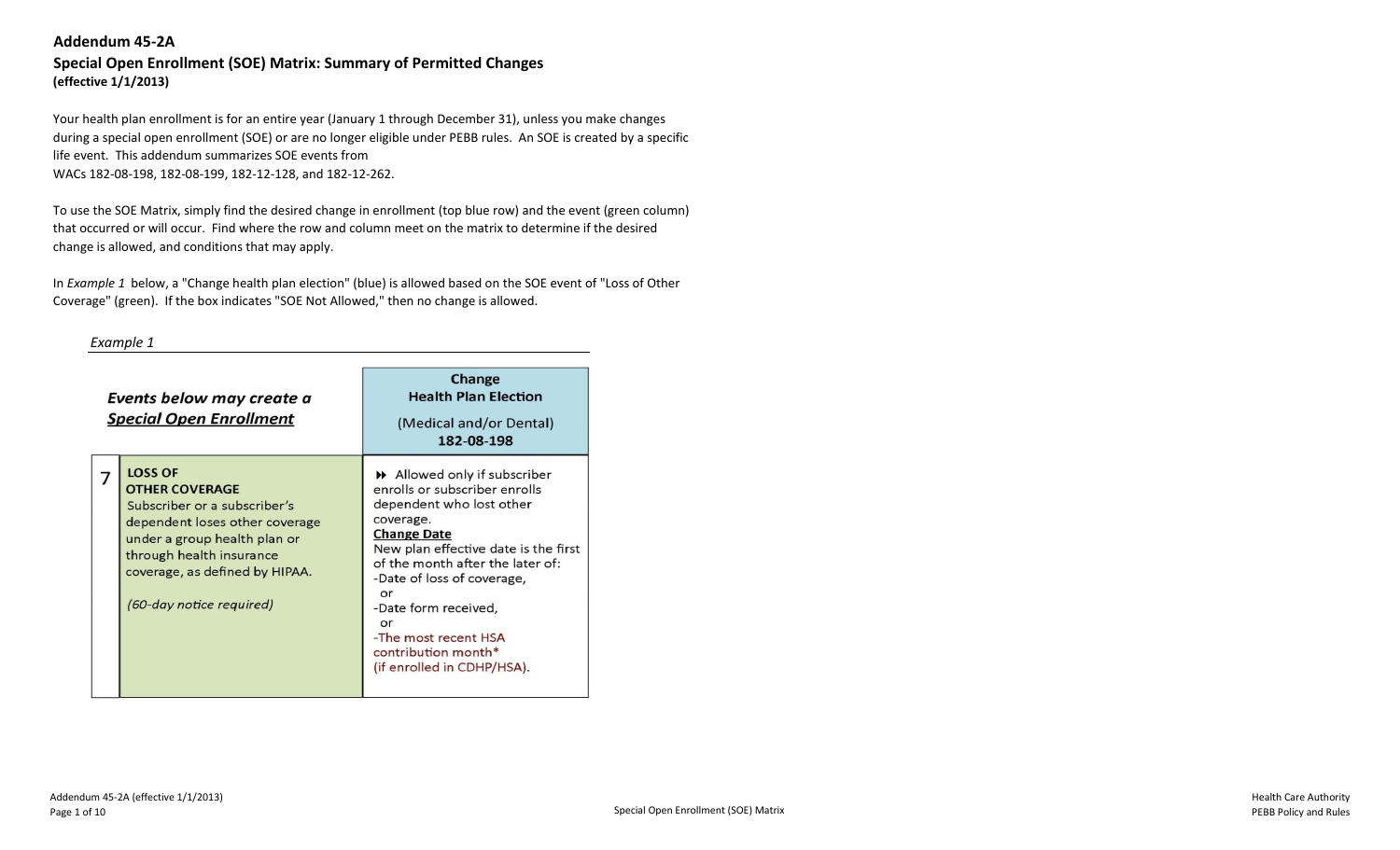#### **Special Open Enrollment (SOE) Matrix: Summary of Permitted Election Changes (effective 1/1/2013)**

This matrix only summarizes special open enrollment events in chapter 182-08 WAC and 182-12 WAC. It does not describe initial eligibility, open enrollment, termination for loss of eligibility, or other rule allowances for

Notification of special open enrollment event **must be provided no later than sixty (60) days after the event occurs**, except for birth/adoption SOE events.

**▶** Provides example(s) of IRS "consistency rule"; the election change must be on account of and correspond with the event that affects eligibility for coverage; or effects DCAP expenses.

Red type describes additional considerations for a subscriber enrolled in CDHP/HSA coverage.

\* When is the most recent HSA contribution month?

→For Self Pay Subscribers: The most recent month for which premium is received by HCA.

> For Subscribers Eligible for the Employer Contribution: The most recent month the Carrier Payment Date (CPD) has passed. The CPD is the 23rd day of the month (if the 23rd falls on a weekend or holiday, the CPD is the fir

| Events below may create a<br><b>Special Open Enrollment:</b> |                                                                                                                                                       | Change<br><b>Health Plan Election</b><br>(Medical and/or Dental)<br>182-08-198                                                                                                                                                                                                                                | <b>Enroll Dependent(s)</b><br>to Health Plan Coverage<br>(Medical and/or Dental)<br>182-12-262                                                                                                                                                                                                                                                                         | <b>Remove Dependent(s)</b><br>from Health Plan Coverage<br>(Medical and/or Dental)<br>182-12-262                                                                                                                                                                                                            | Waive<br><b>Enrollment in Medical</b><br>(employees only)<br>182-12-128                                                                                                                                                                                                                                                 | <b>Return from Waived</b><br><b>Enrollment in Medical</b><br>(employees only)<br>182-12-128                                                                                                                                                                                                                    | <b>Enroll In or Change</b><br><b>Premium Payment Plan</b><br>(employees only)<br>182-08-199                                                                                                                                                                                                                                      | <b>Enroll In or Change</b><br><b>Medical FSA</b><br>(employees only)<br>182-08-199                                                                                                                                                                                                                                                                                                                                                                         | <b>Enroll In or Change</b><br><b>DCAP</b><br>(employees only)<br>182-08-199                                                                                                                                                                                                                                                                                                                                                                                                     |
|--------------------------------------------------------------|-------------------------------------------------------------------------------------------------------------------------------------------------------|---------------------------------------------------------------------------------------------------------------------------------------------------------------------------------------------------------------------------------------------------------------------------------------------------------------|------------------------------------------------------------------------------------------------------------------------------------------------------------------------------------------------------------------------------------------------------------------------------------------------------------------------------------------------------------------------|-------------------------------------------------------------------------------------------------------------------------------------------------------------------------------------------------------------------------------------------------------------------------------------------------------------|-------------------------------------------------------------------------------------------------------------------------------------------------------------------------------------------------------------------------------------------------------------------------------------------------------------------------|----------------------------------------------------------------------------------------------------------------------------------------------------------------------------------------------------------------------------------------------------------------------------------------------------------------|----------------------------------------------------------------------------------------------------------------------------------------------------------------------------------------------------------------------------------------------------------------------------------------------------------------------------------|------------------------------------------------------------------------------------------------------------------------------------------------------------------------------------------------------------------------------------------------------------------------------------------------------------------------------------------------------------------------------------------------------------------------------------------------------------|---------------------------------------------------------------------------------------------------------------------------------------------------------------------------------------------------------------------------------------------------------------------------------------------------------------------------------------------------------------------------------------------------------------------------------------------------------------------------------|
| $\mathbf{1}$                                                 | <b>MARRIAGE</b><br>Acquires a new dependent due to<br>marriage.<br>Note: Includes same-sex marriage as of<br>12-6-2012.<br>(60-day notice required)   | Allowed only if subscriber<br>enrolls new spouse.<br><b>Change Date</b><br>New plan effective date is the<br>first of the month after the later<br>-Date of marriage,<br>or<br>-Date form received,<br>or<br>The most recent HSA<br>contribution month*<br>(if enrolled in CDHP/HSA).                         | >> Subscriber may enroll new<br>spouse and any dependent<br>children of spouse. Existing<br>uncovered dependents may not<br>enroll.<br><b>Enrollment Date</b><br>Enroll effective first day of month month of the later of:<br>after the later of:<br>-Date of marriage,<br>or<br>-Date form received.                                                                 | >> Allowed only if dependent<br>enrolls under the new spouse's<br>plan.<br><b>Remove Date</b><br>Remove dependent from<br>coverage the last day of the<br>-Date of marriage,<br>or.<br>-Date form received,<br>or<br>-The most recent HSA<br>contribution month*<br>(if enrolled in CDHP/HSA).              | Allowed only if employee<br>enrolls under the new spouse's<br>plan.<br><b>Waive Date</b><br>Waive coverage the last day of<br>the month of the later of:<br>-Date of marriage,<br><sub>or</sub><br>-Date form received.<br><sub>or</sub><br>-The most recent HSA<br>contribution month*<br>(if enrolled in CDHP/HSA)    | >> Employee may enroll in order<br>to enroll new spouse or children<br>acquired through the marriage.<br>Other dependents may not<br>enroll.<br><b>Enrollment Date</b><br>Enroll effective first day of month<br>after the later of:<br>-Date of marriage,<br>or<br>-Date form received.                       | Premium payment plan changes<br>allowed when consistent with a<br>change in group health plan<br>enrollment.<br>Premiums collected pre-tax if<br>spouse and/or dependents<br>qualify as tax dependents (unless spouse's health plan or FSA.<br>otherwise requested).                                                             | ▶ Employee may enroll or<br>increase election for tax-<br>dependent spouse or tax-<br>dependent children, or decrease<br>election if employee or tax-<br>dependent children gain<br>eligibility and enroll under new<br>Form must be submitted within<br>60 days of date of marriage.<br>first day of month following<br>approval by the FSA<br>administrator.                                                                                             | ▶ Employee may enroll or<br>increase election if gaining new<br>IRC Section 21(b)(1) qualifying<br>individual, or decrease or cease<br>election if new tax-dependent<br>spouse is not employed or makes<br>a DCAP coverage election under<br>his or her plan.<br>Form must be submitted within<br>60 days of date of marriage.<br>Enrollment or change is effective Enrollment or change is effective<br>first day of month following<br>approval by the DCAP<br>administrator. |
| $\overline{2}$                                               | <b>REGISTERING A</b><br><b>DOMESTIC PARTNER</b><br>Acquires a new dependent due to<br>registering a domestic partnership.<br>(60-day notice required) | >> Allowed only if subscriber<br>enrolls new domestic partner.<br><b>Change Date</b><br>New plan effective date is the<br>first of the month after the later<br>-Date of registration,<br><b>or</b><br>-Date form received,<br>or<br>The most recent HSA<br>contribution month*<br>(if enrolled in CDHP/HSA). | >> Subscriber may enroll newly<br>eligible domestic partner and<br>may enroll any dependent<br>children of new domestic<br>partner. Existing uncovered<br>dependents may not enroll.<br><b>Enrollment Date</b><br>Enroll effective first day of month -Date of registration,<br>after the later of:<br>-Date of registration,<br><sub>or</sub><br>-Date form received. | >> Allowed only if dependent<br>enrolls under the new domestic<br>partner's plan.<br><b>Remove Date</b><br>Remove dependent from<br>coverage the last day of the<br>month of the later of:<br>or<br>-Date form received,<br>or<br>-The most recent HSA<br>contribution month*<br>(if enrolled in CDHP/HSA). | Allowed only if employee<br>enrolls under the new domestic<br>partner's plan.<br><b>Waive Date</b><br>Waive coverage the last day of<br>the month of the later of:<br>-Date of registration,<br><sub>or</sub><br>-Date form received.<br>or<br>-The most recent HSA<br>contribution month*<br>(if enrolled in CDHP/HSA) | >> Employee may enroll in order<br>to enroll domestic partner or<br>children acquired through the<br>domestic partnership. Other<br>dependents may not enroll.<br><b>Enrollment Date</b><br>Enroll effective first day of month<br>after the later of:<br>-Date of registration,<br>or<br>-Date form received. | Premium payment plan changes<br>allowed when consistent with a<br>change in group health plan<br>enrollment.<br>In most cases,<br>premiums are collected<br>post-tax.<br>Premiums may be<br>collected pre-tax<br>if domestic partner or children of becoming newly eligible.<br>domestic partner qualify as tax<br>dependent(s). | ▶ Employee may enroll or<br>increase election for newly<br>eligible tax dependents, or<br>decrease election if employee or individual.<br>tax-dependent children gain<br>eligibility and enroll under new<br>domestic partner's health plan or 60 days of tax dependent<br>FSA.<br>Form must be submitted within<br>60 days of tax dependent<br>Enrollment or change is effective<br>first day of month following<br>approval by the FSA<br>administrator. | ▶ Employee may enroll or<br>increase election if gaining new<br>IRC Section 21(b)(1) qualifying<br>Form must be submitted within<br>becoming newly eligible.<br>Enrollment or change is effective<br>first day of month following<br>approval by the DCAP<br>administrator.                                                                                                                                                                                                     |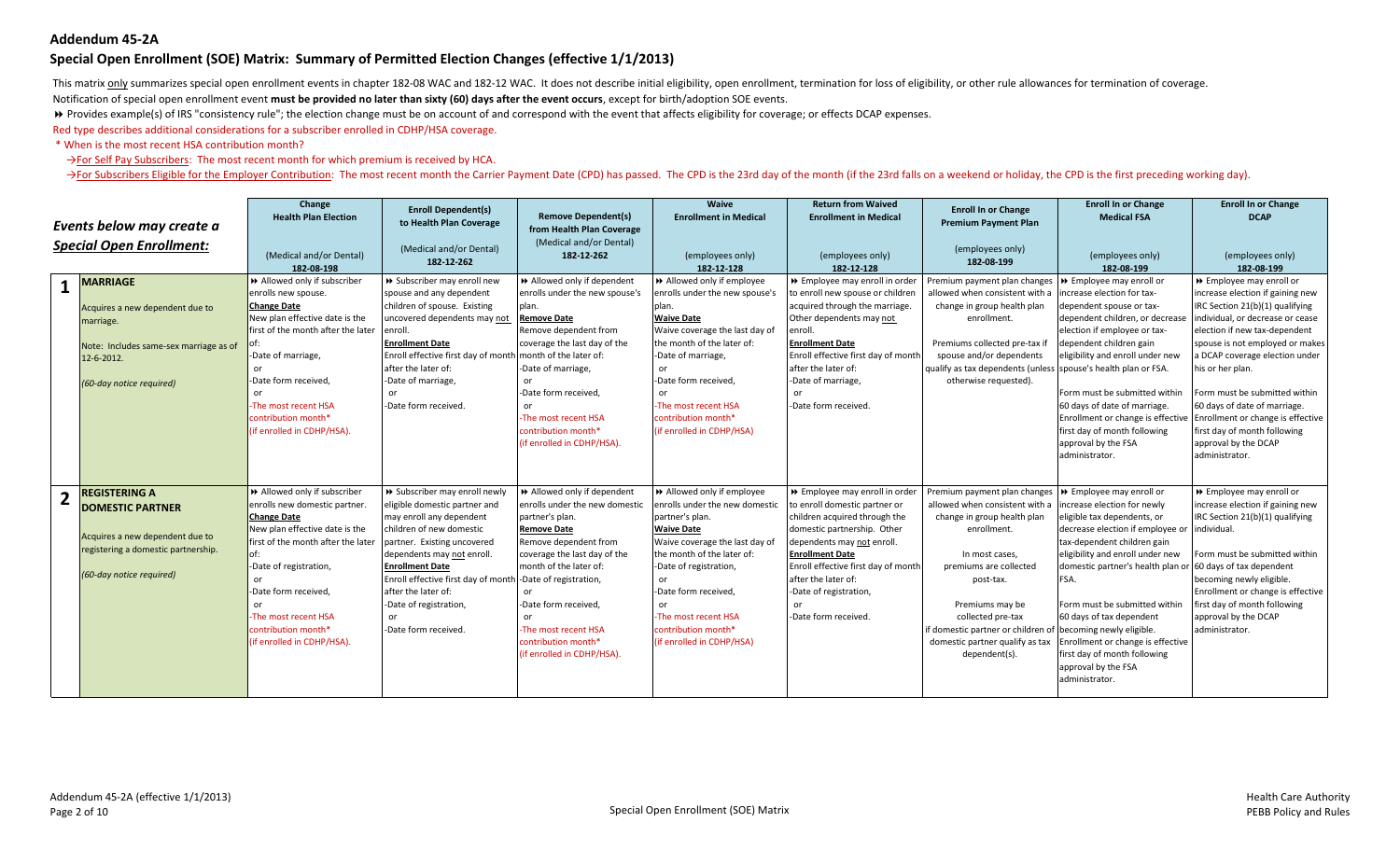|   | Events below may create a<br><b>Special Open Enrollment:</b>                                                                                                                                                                                                                                                                                                                                                                                                                                                            | Change<br><b>Health Plan Election</b><br>(Medical and/or Dental)<br>182-08-198                                                                                                                                                                                                                                                                                                                                                                                                                  | <b>Enroll Dependent(s)</b><br>to Health Plan Coverage<br>(Medical and/or Dental)<br>182-12-262                                                                                                                                                                                                                                                                                                                                                                         | <b>Remove Dependent(s)</b><br>from Health Plan Coverage<br>(Medical and/or Dental)<br>182-12-262                                                                                                                                                                                                                                                                                                                                                                                                                                                    | Waive<br><b>Enrollment in Medical</b><br>(employees only)<br>182-12-128                                                                                                                                                                                                                                                                                                                                                                                               | <b>Return from Waived</b><br><b>Enrollment in Medical</b><br>(employees only)<br>182-12-128                                                                                                                                                                                                                        | <b>Enroll In or Change</b><br><b>Premium Payment Plan</b><br>(employees only)<br>182-08-199                                                                                                                                                                                                                                                                                                                                                                                           | <b>Enroll In or Change</b><br><b>Medical FSA</b><br>(employees only)<br>182-08-199                                                                                                                                                                                                                                                                                                       | <b>Enroll In or Change</b><br><b>DCAP</b><br>(employees only)<br>182-08-199                                                                                                                                                                                                                                                                                                                                                                                                |
|---|-------------------------------------------------------------------------------------------------------------------------------------------------------------------------------------------------------------------------------------------------------------------------------------------------------------------------------------------------------------------------------------------------------------------------------------------------------------------------------------------------------------------------|-------------------------------------------------------------------------------------------------------------------------------------------------------------------------------------------------------------------------------------------------------------------------------------------------------------------------------------------------------------------------------------------------------------------------------------------------------------------------------------------------|------------------------------------------------------------------------------------------------------------------------------------------------------------------------------------------------------------------------------------------------------------------------------------------------------------------------------------------------------------------------------------------------------------------------------------------------------------------------|-----------------------------------------------------------------------------------------------------------------------------------------------------------------------------------------------------------------------------------------------------------------------------------------------------------------------------------------------------------------------------------------------------------------------------------------------------------------------------------------------------------------------------------------------------|-----------------------------------------------------------------------------------------------------------------------------------------------------------------------------------------------------------------------------------------------------------------------------------------------------------------------------------------------------------------------------------------------------------------------------------------------------------------------|--------------------------------------------------------------------------------------------------------------------------------------------------------------------------------------------------------------------------------------------------------------------------------------------------------------------|---------------------------------------------------------------------------------------------------------------------------------------------------------------------------------------------------------------------------------------------------------------------------------------------------------------------------------------------------------------------------------------------------------------------------------------------------------------------------------------|------------------------------------------------------------------------------------------------------------------------------------------------------------------------------------------------------------------------------------------------------------------------------------------------------------------------------------------------------------------------------------------|----------------------------------------------------------------------------------------------------------------------------------------------------------------------------------------------------------------------------------------------------------------------------------------------------------------------------------------------------------------------------------------------------------------------------------------------------------------------------|
| 3 | <b>BIRTH OR ADOPTION</b><br>Acquires a new dependent due to birth,<br>adoption or when the subscriber has<br>assumed a legal obligation for total or<br>partial support in anticipation of<br>adoption.<br><b>Notice Requirement:</b><br>The subscriber should submit an<br>enrollment form as soon as possible. If<br>adding the child increases the premium,<br>the subscriber must submit the<br>enrollment form no later than 12 months<br>after the date of birth, adoption, or when<br>assuming legal obligation. | >> Allowed only if subscriber<br>enrolls new child and if<br>subscriber provides notice no<br>later than 60 days after the<br>event.<br><b>Change Date</b><br>New plan effective date is the<br>later of:<br>-The first of the month of birth,<br>adoption or when assuming legal<br>obligation,<br>-The first of the month after the<br>most recent HSA contribution<br>month.*<br>(if enrolled in CDHP/HSA).<br>May result in different dates for<br>dependent enrollment and plan<br>change. | → If subscriber provides notice<br>no later than 60 days after the<br>event, spouse or domestic<br>partner may enroll. Existing<br>uncovered dependent children<br>may not enroll.<br><b>Enrollment Date</b><br>Enroll newborn or newly<br>adopted child effective day of<br>birth, adoption or day assuming<br>legal obligation.<br>-Enroll spouse or domestic<br>partner effective first day<br>of month of birth, adoption<br>or when assuming legal<br>obligation. | >> Allowed only if dependent<br>being removed enrolls in other<br>coverage due to the birth or<br>adoption of a child, and if<br>subscriber provides notice no<br>later that 60 days after the event. days after the event.<br>Does not apply to other existing<br>dependent children.<br><b>Remove Date</b><br>Remove dependent from<br>coverage the last day of month<br>of the later of:<br>-Birth, adoption or when<br>assuming legal obligation,<br><sub>or</sub><br>The most recent HSA<br>contribution month.*<br>(if enrolled in CDHP/HSA). | >> Allowed only if employee<br>enrolls in coverage under spouse no later than 60 days after the<br>or domestic partner due to birth<br>or adoption, and if employee<br>provides notice no later than 60<br><b>Waive Date</b><br>Waive coverage the last day of<br>the month after later of:<br>-Birth, adoption or when<br>assuming legal obligation,<br>or<br>-Date form received,<br>or<br>The most recent HSA<br>contribution month*<br>(if enrolled in CDHP/HSA). | → If employee provides notice<br>event, employee may enroll in<br>order to enroll new child.<br>Spouse or domestic partner may<br>enroll. Other dependent children<br>may not enroll.<br><b>Enrollment Date</b><br>Enroll effective first day of month<br>of birth, adoption or when<br>assuming legal obligation. | Premium payment plan<br>hanges allowed when consistent increase election for new tax<br>with a change in<br>group health plan enrollment<br>If notice is provided<br>more than 60 days<br>after the event, any related<br>increase in the employee<br>premium is post-tax.<br>The employee must submit a<br>Premium Payment Plan<br>Election/Change Form<br>during the next open enrollment administrator.<br>if he or she<br>wants to request to change<br>back to pre-tax premiums. | ▶ Employee may enroll or<br>dependent child or spouse, or<br>decrease election if employee or<br>existing child dependent gains<br>eligibility and enrolls under<br>spouse or domestic partner's<br>health plan or FSA.<br>Enroll or change election within<br>60 days of birth or adoption.<br>Enrollment or change is effective<br>first day of month following<br>approval by the FSA | >> Employee may enroll or<br>increase election for new IRC<br>Section 21(b)(1) qualifying<br>individual, or decrease election if<br>employee or existing IRC Section<br>21(b)(1) qualifying individual<br>gains eligibility and enrolls under<br>spouse or domestic partner's<br>DCAP.<br>Enroll or change election within<br>60 days of birth or adoption.<br>Enrollment or change is effective<br>first day of month following<br>approval by the DCAP<br>administrator. |
| 4 | <b>NEWLY ELIGIBLE EXTENDED</b><br><b>DEPENDENT</b><br>Acquires a new dependent due to a child<br>becoming eligible as an extended<br>dependent through legal custody or legal<br>guardianship.<br>(60-day notice required)                                                                                                                                                                                                                                                                                              | >> Allowed only if subscriber<br>enrolls new extended<br>dependent.<br><b>Change Date</b><br>New plan effective date is first<br>day of month following date the<br>PEBB Program certifies new<br>extended dependent,<br>not to precede the most recent<br>HSA contribution month*<br>(if enrolled in CDHP/HSA).                                                                                                                                                                                | >> Subscriber may enroll new<br>extended dependent. Existing<br>uncovered dependents may not<br>enroll.<br><b>Enrollment Date</b><br>Enroll effective first day of month<br>following date PEBB Program<br>certifies new extended<br>dependent.                                                                                                                                                                                                                        | <b>SOE Not Allowed</b>                                                                                                                                                                                                                                                                                                                                                                                                                                                                                                                              | <b>SOE Not Allowed</b>                                                                                                                                                                                                                                                                                                                                                                                                                                                | >> Employee may enroll in order<br>to enroll new extended<br>dependent. Other dependents<br>may not enroll.<br><b>Enrollment Date</b><br>Enroll effective first day of month<br>following date PEBB Program<br>certifies new extended<br>dependent.                                                                | Premium payment plan changes   ▶ Employee may enroll or<br>allowed when consistent with a<br>change in group health plan<br>enrollment.<br>Premiums may be<br>collected pre-tax<br>if extended dependent qualifies<br>as tax dependent.                                                                                                                                                                                                                                               | increase election only if tax<br>dependent gains eligibility under<br>health plan or FSA.<br>Enroll or change election within<br>60 days of tax dependent child<br>becoming eligible as extended<br>dependent. Enrollment or<br>change is effective first day of<br>month following approval by the<br>FSA administrator.                                                                | >> Employee may enroll or<br>increase election to take into<br>account expenses of new IRC<br>Section 21(b)(1) qualifying<br>individual.<br>Enroll or change election within<br>60 days of IRC Section 21(b)(1)<br>qualifying individual becoming<br>eligible as extended dependent.<br>Enrollment or change is effective<br>first day of month following<br>approval by the DCAP<br>administrator.                                                                        |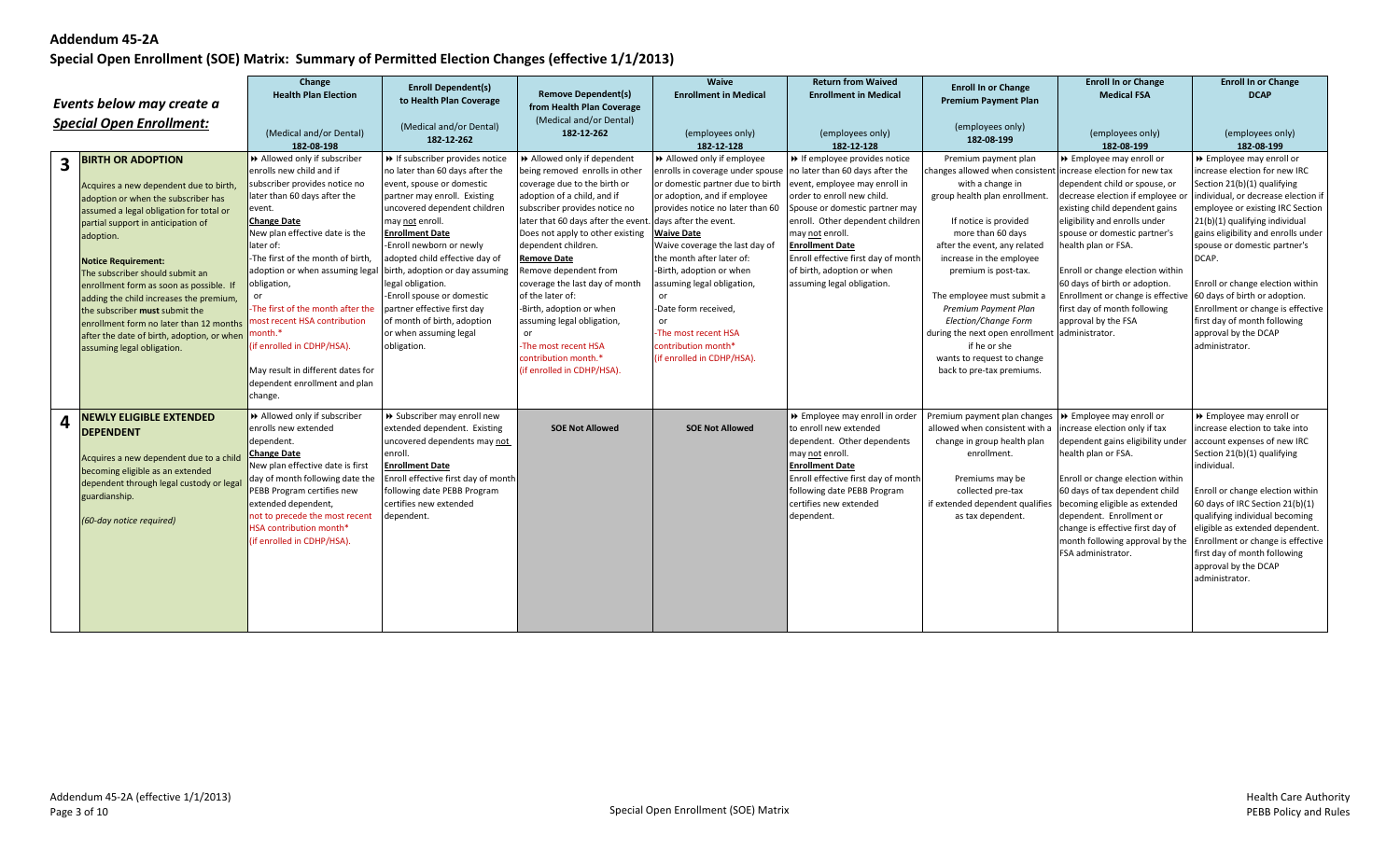| 5 | Events below may create a<br><b>Special Open Enrollment:</b><br><b>NEWLY ELIGIBLE DEPENDENT</b><br><b>WITH A DISABILITY</b><br>Acquires a new dependent due to a child<br>becoming eligible as a dependent with a<br>disability.<br>(60-day notice required)                                                                                | Change<br><b>Health Plan Election</b><br>(Medical and/or Dental)<br>182-08-198<br>>> Allowed only if subscriber<br>enrolls new dependent with a<br>disability.<br><b>Change Date</b><br>New plan effective date is first<br>day of month following date the<br>PEBB Program certifies new<br>dependent with a disability,<br>not to precede the most recent<br>HSA contribution month*<br>(if enrolled in CDHP/HSA). | <b>Enroll Dependent(s)</b><br>to Health Plan Coverage<br>(Medical and/or Dental)<br>182-12-262<br>>> Subscriber may enroll new<br>dependent with a disability.<br>Existing uncovered dependents<br>may not enroll.<br><b>Enrollment Date</b><br>Enroll effective first day of month<br>following date PEBB Program<br>certifies new dependent with a<br>disability.                           | <b>Remove Dependent(s)</b><br>from Health Plan Coverage<br>(Medical and/or Dental)<br>182-12-262<br><b>SOE Not Allowed</b> | Waive<br><b>Enrollment in Medical</b><br>(employees only)<br>182-12-128<br><b>SOE Not Allowed</b> | <b>Return from Waived</b><br><b>Enrollment in Medical</b><br>(employees only)<br>182-12-128<br>>> Employee may enroll in order<br>to enroll new dependent with a<br>disability. Other dependents<br>may not enroll.<br><b>Enrollment Date</b><br>Enroll effective first day of month<br>following date PEBB Program<br>certifies new dependent with a<br>disability. | <b>Enroll In or Change</b><br><b>Premium Payment Plan</b><br>(employees only)<br>182-08-199<br>Premium payment plan changes<br>allowed when consistent with a<br>change in group health plan<br>enrollment.<br>Premiums may be<br>collected pre-tax<br>if dependent with a disability<br>qualifies as<br>tax dependent. | <b>Enroll In or Change</b><br><b>Medical FSA</b><br>(employees only)<br>182-08-199<br>▶ Employee may enroll or<br>increase election only if tax<br>dependent gains eligibility under<br>health plan or FSA.<br>Enroll or change election within<br>60 days of tax dependent child<br>becoming eligible as dependent<br>with a disability. Enrollment or<br>change is effective first day of<br>month following approval by the disability. Enrollment or change<br>FSA administrator. | <b>Enroll In or Change</b><br><b>DCAP</b><br>(employees only)<br>182-08-199<br>>> Employee may enroll or<br>increase election to take into<br>account expenses of new IRC<br>Section 21(b)(1) qualifying<br>individual.<br>Enroll or change election within<br>60 days of IRC Section 21(b)(1)<br>qualifying individual becoming<br>eligible as dependent with a<br>is effective first day of month<br>following approval by the DCAP<br>administrator. |
|---|---------------------------------------------------------------------------------------------------------------------------------------------------------------------------------------------------------------------------------------------------------------------------------------------------------------------------------------------|----------------------------------------------------------------------------------------------------------------------------------------------------------------------------------------------------------------------------------------------------------------------------------------------------------------------------------------------------------------------------------------------------------------------|-----------------------------------------------------------------------------------------------------------------------------------------------------------------------------------------------------------------------------------------------------------------------------------------------------------------------------------------------------------------------------------------------|----------------------------------------------------------------------------------------------------------------------------|---------------------------------------------------------------------------------------------------|----------------------------------------------------------------------------------------------------------------------------------------------------------------------------------------------------------------------------------------------------------------------------------------------------------------------------------------------------------------------|-------------------------------------------------------------------------------------------------------------------------------------------------------------------------------------------------------------------------------------------------------------------------------------------------------------------------|---------------------------------------------------------------------------------------------------------------------------------------------------------------------------------------------------------------------------------------------------------------------------------------------------------------------------------------------------------------------------------------------------------------------------------------------------------------------------------------|---------------------------------------------------------------------------------------------------------------------------------------------------------------------------------------------------------------------------------------------------------------------------------------------------------------------------------------------------------------------------------------------------------------------------------------------------------|
| 6 | <b>DEPENDENT</b><br><b>LOSES ELIGIBILITY</b><br>Subscriber's dependent no longer meets<br>PEBB eligibility criteria:<br>-Divorce, annulment<br>-Dissolution of registered domestic<br>partnership (when domestic partner was<br>tax dependent)<br>-A child dependent ceases to be eligible<br>-A dependent dies<br>(60-day notice required) |                                                                                                                                                                                                                                                                                                                                                                                                                      | A dependent's loss of PEBB eligibility does not provide a special open enrollment opportunity.<br>WAC 182-12-262(2)(a) requires a subscriber to remove a dependent(s) within sixty (60) days of the date<br>the dependent(s) no longer meets the eligibility criteria in WAC 182-12-250 or 182-12-260.<br>See Policy 19-1 Termination Due to Loss of Eligibility (Addendums 19-1A and 19-1B). | <b>SOE Not Allowed</b>                                                                                                     |                                                                                                   |                                                                                                                                                                                                                                                                                                                                                                      | Premium payment plan changes Employee may prospectively<br>allowed when tax dependent<br>coverage termed for loss of<br>eligibility.                                                                                                                                                                                    | decrease or revoke election due<br>to loss of tax-dependent<br>eligibility; or increase election if<br>dependent losing eligibility<br>remains a tax dependent.                                                                                                                                                                                                                                                                                                                       | <b>SOE Not Allowed</b><br>See<br><b>Triggering Event</b><br>#18:<br>"Change in number of<br>IRC Section 21(b)(1)<br>qualifying individuals"<br>(N/A for child turning 26)                                                                                                                                                                                                                                                                               |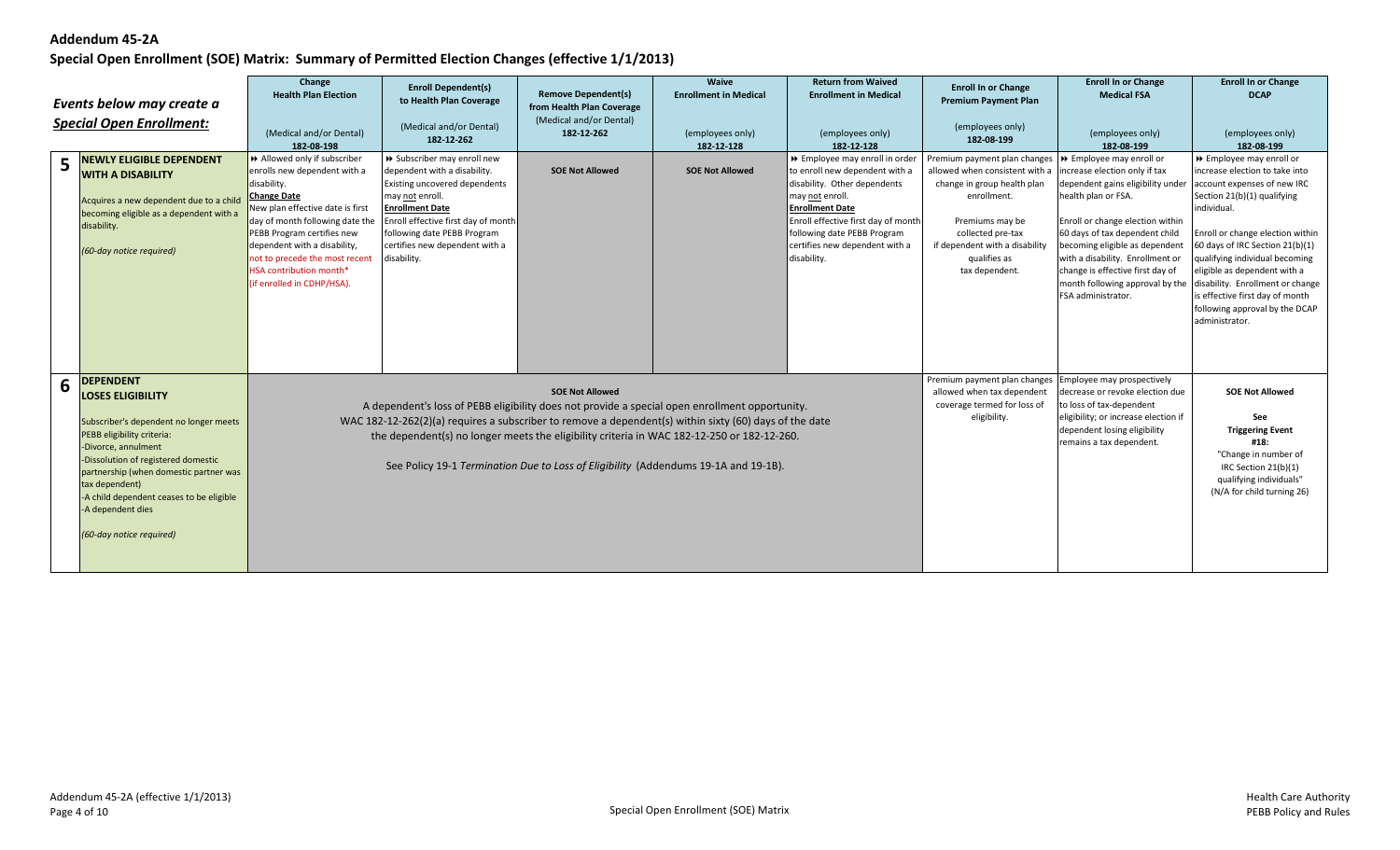|   | Events below may create a<br><b>Special Open Enrollment:</b><br><b>LOSS OF</b><br><b>OTHER COVERAGE</b><br>Subscriber or a subscriber's dependent<br>loses other coverage under a group<br>health plan or through health insurance<br>coverage, as defined by HIPAA.<br>(60-day notice required)                    | Change<br><b>Health Plan Election</b><br>(Medical and/or Dental)<br>182-08-198<br>>> Allowed only if subscriber<br>enrolls or subscriber enrolls<br>dependent who lost other<br>coverage.<br><b>Change Date</b><br>New plan effective date is the<br>first of the month after the later<br>of:<br>-Date of loss of coverage,<br>0r<br>-Date form received,<br>or<br>The most recent HSA<br>contribution month*<br>(if enrolled in CDHP/HSA). | <b>Enroll Dependent(s)</b><br>to Health Plan Coverage<br>(Medical and/or Dental)<br>182-12-262<br>> Subscriber may enroll a<br>dependent who lost coverage<br>under a group health plan or<br>through health insurance<br>coverage. Existing uncovered<br>dependents may not enroll.<br><b>Enrollment Date</b><br>Enroll effective first day of month<br>after the later of:<br>-Date of loss of coverage,<br>or<br>-Date form received. | <b>Remove Dependent(s)</b><br>from Health Plan Coverage<br>(Medical and/or Dental)<br>182-12-262<br><b>SOE Not Allowed</b>                                                                                                                                                                                                                                                                             | Waive<br><b>Enrollment in Medical</b><br>(employees only)<br>182-12-128<br><b>SOE Not Allowed</b>                                                                                                                                                                                                                                                                                                                                                                                              | <b>Return from Waived</b><br><b>Enrollment in Medical</b><br>(employees only)<br>182-12-128<br>▶ Employee must have lost<br>other coverage. Or, if SOE due to<br>dependent(s) loss of coverage,<br>employee may enroll in order to<br>enroll dependent. Other<br>dependents who did not lose<br>coverage may not enroll.<br><b>Enrollment Date</b><br>Enroll effective first day of month<br>after the later of:<br>-Date of loss of coverage,<br>-Date form received.                                                                                                                                                          | <b>Enroll In or Change</b><br><b>Premium Payment Plan</b><br>(employees only)<br>182-08-199<br>allowed when consistent with a<br>change in group health plan<br>enrollment.<br>The event that creates a<br>special open enrollment<br>must apply<br>to the employee<br>or the employee's<br>tax dependent. | <b>Enroll In or Change</b><br><b>Medical FSA</b><br>(employees only)<br>182-08-199<br>Premium payment plan changes $\triangleright$ If employee or tax dependent<br>loses other coverage, employee<br>may enroll or increase election.<br>Employee may enroll or change<br>election within 60 days of loss of<br>other coverage. Enrollment or<br>change is effective first day of<br>month following approval by the<br>FSA administrator.                                                                                                                   | <b>Enroll In or Change</b><br><b>DCAP</b><br>(employees only)<br>182-08-199<br><b>SOE Not Allowed</b>                                                                                                                                                                                                                                                                                                                                                                                                                                                                                                                                                                                                             |
|---|---------------------------------------------------------------------------------------------------------------------------------------------------------------------------------------------------------------------------------------------------------------------------------------------------------------------|----------------------------------------------------------------------------------------------------------------------------------------------------------------------------------------------------------------------------------------------------------------------------------------------------------------------------------------------------------------------------------------------------------------------------------------------|------------------------------------------------------------------------------------------------------------------------------------------------------------------------------------------------------------------------------------------------------------------------------------------------------------------------------------------------------------------------------------------------------------------------------------------|--------------------------------------------------------------------------------------------------------------------------------------------------------------------------------------------------------------------------------------------------------------------------------------------------------------------------------------------------------------------------------------------------------|------------------------------------------------------------------------------------------------------------------------------------------------------------------------------------------------------------------------------------------------------------------------------------------------------------------------------------------------------------------------------------------------------------------------------------------------------------------------------------------------|---------------------------------------------------------------------------------------------------------------------------------------------------------------------------------------------------------------------------------------------------------------------------------------------------------------------------------------------------------------------------------------------------------------------------------------------------------------------------------------------------------------------------------------------------------------------------------------------------------------------------------|------------------------------------------------------------------------------------------------------------------------------------------------------------------------------------------------------------------------------------------------------------------------------------------------------------|---------------------------------------------------------------------------------------------------------------------------------------------------------------------------------------------------------------------------------------------------------------------------------------------------------------------------------------------------------------------------------------------------------------------------------------------------------------------------------------------------------------------------------------------------------------|-------------------------------------------------------------------------------------------------------------------------------------------------------------------------------------------------------------------------------------------------------------------------------------------------------------------------------------------------------------------------------------------------------------------------------------------------------------------------------------------------------------------------------------------------------------------------------------------------------------------------------------------------------------------------------------------------------------------|
| 8 | <b>CHANGE IN</b><br><b>EMPLOYMENT</b><br><b>STATUS</b><br>Subscriber or a subscriber's dependent<br>has a change in employment status that<br>affects the subscriber's or the<br>subscriber's dependent's eligibility for the<br>employer contribution toward group<br>health coverage.<br>(60-day notice required) | >> Allowed only if subscriber<br>enrolls or subscriber enrolls<br>dependent who lost eligibility for<br>coverage due to change in<br>employment.<br><b>Change Date</b><br>New plan effective date is the<br>first of the month after the later<br>-Date of change in employment,<br>or<br>-Date form received,<br>or<br>The most recent HSA<br>contribution month*<br>(if enrolled in CDHP/HSA).                                             | > Subscriber may enroll<br>dependent(s) who lost eligibility<br>for coverage. Existing uncovered<br>dependents who did not lose<br>eligibility for coverage may not<br>enroll.<br><b>Enrollment Date</b><br>Enroll effective first day of month -Date of change in employment,<br>after the later of:<br>-Date of change in employment,<br><sub>or</sub><br>-Date form received.                                                         | Allowed only if dependent(s)<br>being removed enroll(s) under<br>employer plan when newly<br>eligible.<br><b>Remove Date</b><br>Remove coverage the last day of<br>the month of the later of:<br>-Date form received,<br><sub>or</sub><br>-The most recent HSA<br>contribution month*<br>(if enrolled in CDHP/HSA).<br>Note: If new coverage is PEBB,<br>remove date must coincide with<br>enrollment. | Allowed only when employee   >> Employee must have lost<br>enrolls in comprehensive group<br>in employment status affects<br>eligibility for the employer<br>coverage.<br><b>Waive Date</b><br>Waive coverage the last day of<br>the month of the later of:<br>-Date of change in employment,<br>or<br>-Date form received,<br>or<br>The most recent HSA<br>contribution month*<br>if enrolled in CDHP/HSA).<br>Note: If new coverage is PEBB,<br>waive date must coincide with<br>enrollment. | eligibility for coverage under<br>medical coverage when a change   another plan, or have a change in<br>employment status that affects<br>eligibility for the employer<br>contribution toward group health contribution toward group health<br>coverage. Or, if SOE due to<br>dependent(s) loss of eligibility for<br>coverage, employee may enroll<br>in order to enroll dependent.<br>Other dependents who did not<br>have a change in employment<br>status may not enroll.<br><b>Enrollment Date</b><br>Enroll effective first day of month<br>after the later of:<br>-Date of change in employment,<br>-Date form received. | Premium payment plan changes DD FSA change is only allowed<br>allowed when consistent with a when change in employment<br>change in group health plan<br>enrollment.<br>The event that creates a<br>special open enrollment<br>must apply<br>to the employee<br>or the employee's<br>tax dependent.        | status affects employee or a<br>dependent's eligibility for the<br>FSA.<br>If employee or tax dependent<br>gains eligibility under other plan<br>employee may decrease or cease<br>election.<br>If employee or tax dependent<br>loses eligibility under other plan<br>employee may enroll or increase<br>election.<br>Employee may enroll or change<br>election within 60 days of change Employee may enroll or change<br>in employment status.<br>Enrollment or change is effective<br>first day of month following<br>approval by the FSA<br>administrator. | DCAP change is only allowed<br>when change in employment<br>status affects employee or a<br>dependent's eligibility for DCAP.<br>If tax dependent gains eligibility<br>and is enrolled under other plan,<br>employee may revoke or<br>decrease election. If tax<br>dependent loses eligibility under<br>other plan, employee may enroll<br>or increase election.<br>Also, if tax dependent begins or<br>ceases gainful employment<br>(affecting eligibility for DCAP),<br>employee may elect or revoke<br>DCAP election accordingly.<br>election within 60 days of change<br>in employment status.<br>Enrollment or change is effective<br>first day of month following<br>approval by the DCAP<br>administrator. |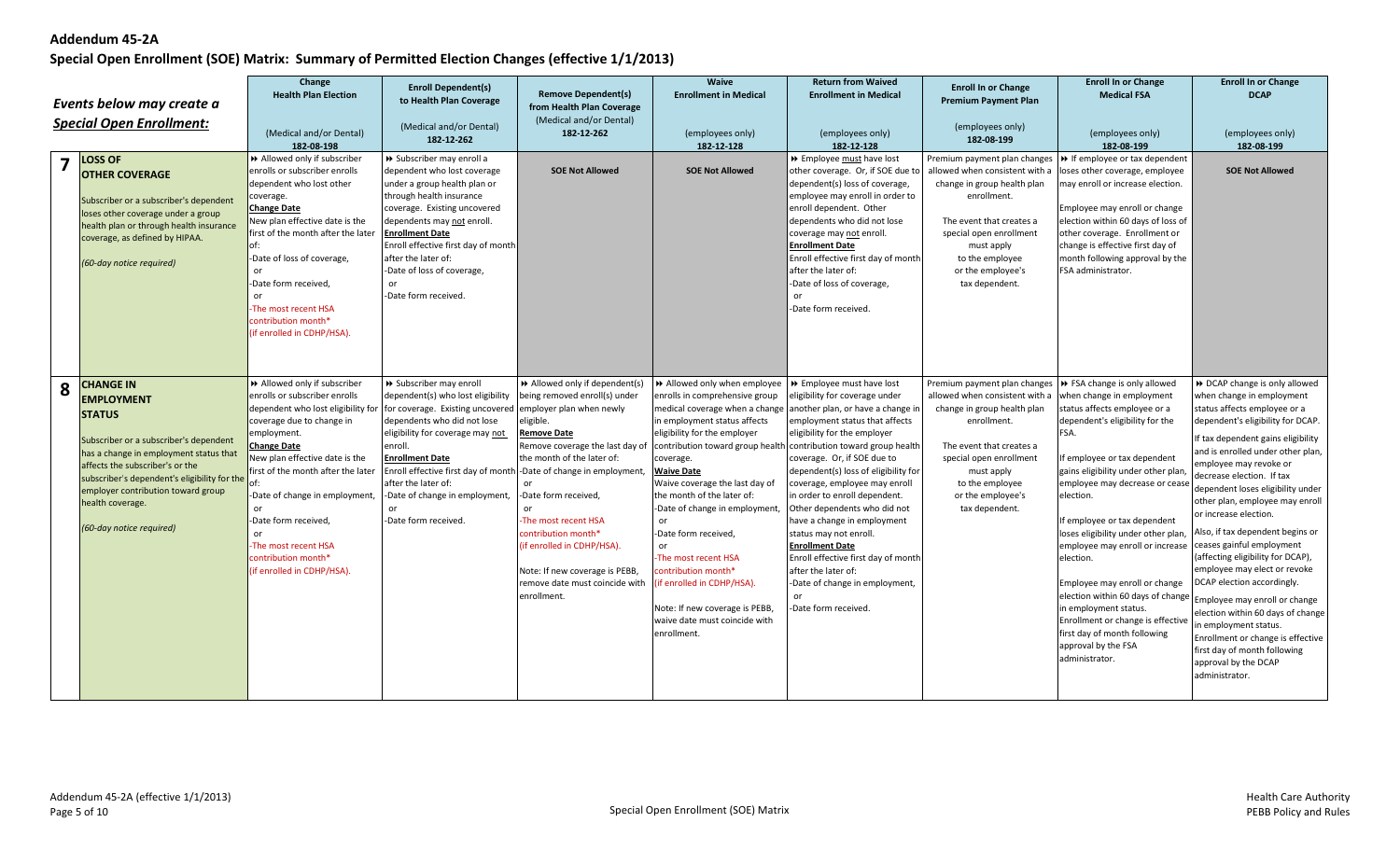| Events below may create a<br><b>Special Open Enrollment:</b> |                                                                                                                                                                                                                                                                                                                              | Change<br><b>Health Plan Election</b><br>(Medical and/or Dental)<br>182-08-198 | <b>Enroll Dependent(s)</b><br>to Health Plan Coverage<br>(Medical and/or Dental)<br>182-12-262                                                                                                                                                                                                                                                                                                                   | <b>Remove Dependent(s)</b><br>from Health Plan Coverage<br>(Medical and/or Dental)<br>182-12-262                                                                                                                                                                                                                                                                                | <b>Waive</b><br><b>Enrollment in Medical</b><br>(employees only)<br>182-12-128                                                                                                                                                                                                                                                                                    | <b>Return from Waived</b><br><b>Enrollment in Medical</b><br>(employees only)<br>182-12-128                                                                                                                                                                                                                                                                                                                                                                                                                                                                                                                                                      | <b>Enroll In or Change</b><br><b>Premium Payment Plan</b><br>(employees only)<br>182-08-199                                                                                                                                                 | <b>Enroll In or Change</b><br><b>Medical FSA</b><br>(employees only)<br>182-08-199 | <b>Enroll In or Change</b><br><b>DCAP</b><br>(employees only)<br>182-08-199                                                                                                                                                                                                                                                                                                                                                                          |
|--------------------------------------------------------------|------------------------------------------------------------------------------------------------------------------------------------------------------------------------------------------------------------------------------------------------------------------------------------------------------------------------------|--------------------------------------------------------------------------------|------------------------------------------------------------------------------------------------------------------------------------------------------------------------------------------------------------------------------------------------------------------------------------------------------------------------------------------------------------------------------------------------------------------|---------------------------------------------------------------------------------------------------------------------------------------------------------------------------------------------------------------------------------------------------------------------------------------------------------------------------------------------------------------------------------|-------------------------------------------------------------------------------------------------------------------------------------------------------------------------------------------------------------------------------------------------------------------------------------------------------------------------------------------------------------------|--------------------------------------------------------------------------------------------------------------------------------------------------------------------------------------------------------------------------------------------------------------------------------------------------------------------------------------------------------------------------------------------------------------------------------------------------------------------------------------------------------------------------------------------------------------------------------------------------------------------------------------------------|---------------------------------------------------------------------------------------------------------------------------------------------------------------------------------------------------------------------------------------------|------------------------------------------------------------------------------------|------------------------------------------------------------------------------------------------------------------------------------------------------------------------------------------------------------------------------------------------------------------------------------------------------------------------------------------------------------------------------------------------------------------------------------------------------|
| 9                                                            | <b>CHANGE UNDER</b><br><b>OTHER EMPLOYER PLAN'S</b><br><b>OPEN ENROLLMENT</b><br>Subscriber or a subscriber's dependent<br>has a change in enrollment under another<br>employer plan during its annual open<br>enrollment that does not align with the<br>PEBB program's annual open enrollment.<br>(60-day notice required) | <b>SOE Not Allowed</b>                                                         | > Subscriber may enroll<br>dependent(s) who ended<br>coverage during an open<br>enrollment under another<br>employer plan. Existing<br>uncovered dependents who did<br>not end coverage under another<br>employer plan may not enroll.<br><b>Enrollment Date</b><br>Enroll effective first day of month<br>after the later of:<br>-Other plan's open enrollment<br>effective date,<br>or<br>-Date form received. | >> Allowed only if dependent(s)<br>being removed enroll(s) during<br>an open enrollment under the<br>other employer plan.<br><b>Remove Date</b><br>Remove coverage the last day of<br>the month of the later of:<br>-Other plan's open enrollment<br>effective date,<br>or<br>-Date form received,<br>-The most recent HSA<br>contribution month*<br>(if enrolled in CDHP/HSA). | >> Allowed only when employee<br>enrolls during an open<br>enrollment under the other<br>employer plan.<br><b>Waive Date</b><br>Waive coverage the last day of<br>the month of the later of:<br>-Other plan's open enrollment<br>effective date,<br>or<br>-Date form received,<br>or<br>-The most recent HSA<br>contribution month*<br>(if enrolled in CDHP/HSA). | >> Allowed only when employee<br>or dependent cancels other<br>employer coverage during open<br>enrollment under the other plan.<br>If dependent(s) cancel(s)<br>coverage under another<br>employer plan during other<br>plan's open enrollment,<br>employee may enroll in order to<br>enroll dependent(s). Existing<br>uncovered dependent(s) may not<br>enroll.<br>Note: Employee is allowed to<br>elect a health plan when<br>returning from waived<br>enrollment status.<br><b>Enrollment Date</b><br>Enroll effective first day of month<br>after the later of:<br>-Other plan's open enrollment<br>effective date,<br>-Date form received. | Premium payment plan changes<br>allowed when consistent with a<br>change in group health plan<br>enrollment.<br>The event that creates a<br>special open enrollment<br>must apply<br>to the employee<br>or the employee's<br>tax dependent. | <b>SOE Not Allowed</b>                                                             | >> If tax dependent enrolls under<br>other plan, the employee may<br>revoke or decrease election. If<br>tax dependent cancels coverage<br>under other plan, the employee<br>may enroll or increase election.<br>Employee may enroll or change<br>election within 60 days of change<br>under other employer plan's<br>open enrollment.<br>Enrollment or change is effective<br>first day of month following<br>approval by the DCAP<br>administrator. |
| 10                                                           | <b>DEPENDENT MOVES TO USA</b><br>Subscriber's dependent has a change in<br>residence from outside of the United<br>States to within the United States.<br>(60-day notice required)                                                                                                                                           | <b>SOE Not Allowed</b>                                                         | >> Subscriber may only enroll<br>dependents who moved to the<br>United States. Other existing<br>dependents may not enroll.<br><b>Change Date</b><br>Enroll effective first of month<br>after the later of:<br>-Date dependent changes<br>residence to the United States,<br>or<br>-Date form received,                                                                                                          | <b>SOE Not Allowed</b>                                                                                                                                                                                                                                                                                                                                                          | <b>SOE Not Allowed</b>                                                                                                                                                                                                                                                                                                                                            | Allowed only to enable<br>enrollment of dependent who<br>moved to the United States.<br><b>Change Date</b><br>Enroll effective first day of month<br>after the later of:<br>-Date dependent changes<br>residence to the United States,<br>-Date form received.                                                                                                                                                                                                                                                                                                                                                                                   | Premium payment plan changes<br>allowed when consistent with a<br>change in group health plan<br>enrollment.<br>The event that creates a<br>special open enrollment<br>must apply<br>to the employee<br>or the employee's<br>tax dependent. | <b>SOE Not Allowed</b>                                                             | <b>SOE Not Allowed</b>                                                                                                                                                                                                                                                                                                                                                                                                                               |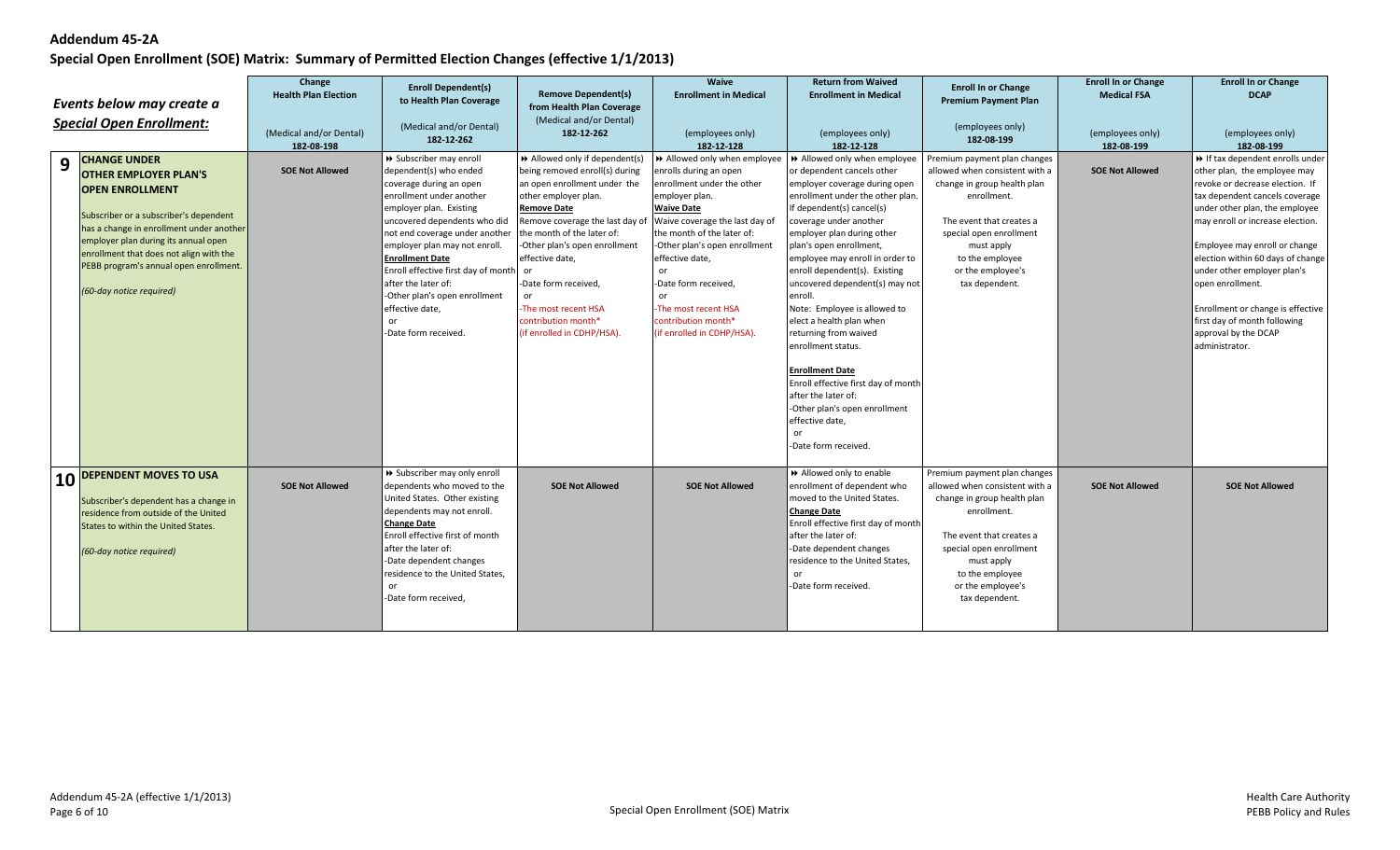|    | Events below may create a<br><b>Special Open Enrollment:</b>                                                                                                                                                                                                                                                                                                                                                                                                                                     | Change<br><b>Health Plan Election</b><br>(Medical and/or Dental)<br>182-08-198                                                                                                                                                                                                                                                                        | <b>Enroll Dependent(s)</b><br>to Health Plan Coverage<br>(Medical and/or Dental)<br>182-12-262                                                                                                                                                                                                                                                                                                       | <b>Remove Dependent(s)</b><br>from Health Plan Coverage<br>(Medical and/or Dental)<br>182-12-262                                                                                                                                                  | Waive<br><b>Enrollment in Medical</b><br>(employees only)<br>182-12-128                                                                                                                                                                                                                                                                                                                                                                        | <b>Return from Waived</b><br><b>Enrollment in Medical</b><br>(employees only)<br>182-12-128                                                                                                                                       | <b>Enroll In or Change</b><br><b>Premium Payment Plan</b><br>(employees only)<br>182-08-199                                                                                                                                                 | <b>Enroll In or Change</b><br><b>Medical FSA</b><br>(employees only)<br>182-08-199                                                                                                                                                                                               | <b>Enroll In or Change</b><br><b>DCAP</b><br>(employees only)<br>182-08-199                                                                                               |
|----|--------------------------------------------------------------------------------------------------------------------------------------------------------------------------------------------------------------------------------------------------------------------------------------------------------------------------------------------------------------------------------------------------------------------------------------------------------------------------------------------------|-------------------------------------------------------------------------------------------------------------------------------------------------------------------------------------------------------------------------------------------------------------------------------------------------------------------------------------------------------|------------------------------------------------------------------------------------------------------------------------------------------------------------------------------------------------------------------------------------------------------------------------------------------------------------------------------------------------------------------------------------------------------|---------------------------------------------------------------------------------------------------------------------------------------------------------------------------------------------------------------------------------------------------|------------------------------------------------------------------------------------------------------------------------------------------------------------------------------------------------------------------------------------------------------------------------------------------------------------------------------------------------------------------------------------------------------------------------------------------------|-----------------------------------------------------------------------------------------------------------------------------------------------------------------------------------------------------------------------------------|---------------------------------------------------------------------------------------------------------------------------------------------------------------------------------------------------------------------------------------------|----------------------------------------------------------------------------------------------------------------------------------------------------------------------------------------------------------------------------------------------------------------------------------|---------------------------------------------------------------------------------------------------------------------------------------------------------------------------|
| 11 | <b>CHANGE IN RESIDENCE</b><br>Subscriber or a subscriber's dependent<br>has a change in residence that affects<br>health plan availability.<br>If the subscriber moves and the<br>subscriber's current health plan is not<br>available in the new location the<br>subscriber must select a new health plan<br>If the subscriber does not select a new<br>health plan, the PEBB program may<br>change the subscriber's health plan as<br>described in WAC 182-08-196.<br>(60-day notice required) | Allowed only if change in<br>residence causes current health<br>plan to become unavailable.<br><b>Change Date</b><br>New plan effective date is the<br>first of the month after the later<br>-Date of change in residence,<br><sub>or</sub><br>-Date form received,<br>or<br>The most recent HSA<br>contribution month*<br>(if enrolled in CDHP/HSA). | <b>SOE Not Allowed</b>                                                                                                                                                                                                                                                                                                                                                                               | <b>SOE Not Allowed</b>                                                                                                                                                                                                                            | <b>SOE Not Allowed</b>                                                                                                                                                                                                                                                                                                                                                                                                                         | <b>SOE Not Allowed</b>                                                                                                                                                                                                            | Premium payment plan changes<br>allowed when consistent with a<br>change in group health plan<br>enrollment.<br>The event that creates a<br>special open enrollment<br>must apply<br>to the employee<br>or the employee's<br>tax dependent. | <b>SOE Not Allowed</b>                                                                                                                                                                                                                                                           | <b>SOE Not Allowed</b>                                                                                                                                                    |
| 12 | <b>COURT ORDER OR</b><br><b>NATIONAL MEDICAL SUPPORT</b><br><b>NOTICE (NMSN)</b><br>A court order or national medical support<br>notice requires the subscriber or any<br>other individual to provide insurance<br>coverage for an eligible dependent of the<br>subscriber (a former spouse or former<br>registered domestic partner is not an<br>eligible dependent).<br>See also:<br>WAC 182-12-263<br>(60-day notice required)                                                                | >> Allowed only if subscriber<br>enrolls court-ordered dependent<br>child.<br><b>Change Date</b><br>New plan effective date is the<br>first of the month after the later<br>-Date of court order,<br>-Date form received,<br>or<br>-The most recent HSA<br>contribution month*<br>(if enrolled in CDHP/HSA).                                          | >> Subscriber may enroll a court-<br>ordered dependent child. Existing is enrolled under the coverage of dependent child are the only<br>uncovered dependents who are<br>not court-ordered to coverage<br>may not enroll.<br><b>Enrollment Date</b><br>Enroll effective first day of month Remove dependent child from<br>after the later of:<br>-Date of court order,<br>or<br>-Date form received. | Allowed only if the dependent<br>the individual who is court-<br>ordered to provide insurance<br>coverage.<br><b>Remove Date</b><br>coverage the last day of the<br>month of the later of:<br>-Date of court order,<br>or<br>-Date form received. | Allowed only if employee and<br>PEBB enrollees. Dependent child dependent. Existing uncovered<br>must enroll under the coverage<br>of the individual who is court-<br>ordered to provide insurance<br>coverage.<br><b>Waive Date</b><br>Waive coverage the last day of<br>the month of the later of:<br>-Date of court order,<br>or<br>-Date form received,<br>or<br>-The most recent HSA<br>contribution month*<br>(if enrolled in CDHP/HSA). | >> Employee may enroll in order<br>to enroll court-ordered<br>dependents may not enroll.<br><b>Enrollment Date</b><br>Enroll effective first day of month<br>after the later of:<br>-Date of court order,<br>-Date form received. | Premium payment plan changes<br>allowed when consistent with a<br>change in group health plan<br>enrollment.<br>The event that creates a<br>special open enrollment<br>must apply<br>to the employee<br>or the employee's<br>tax dependent. | → Employee may enroll or<br>ncrease election for new tax<br>dependent(s).<br>Employee may enroll or change<br>election within 60 days of<br>receiving court order.<br>Enrollment or change is effective<br>first day of month following<br>approval by the FSA<br>administrator. | <b>SOE Not Allowed</b><br>See<br><b>Triggering Event</b><br>#18:<br>"Change in number of<br>IRC Section 21(b)(1)<br>qualifying individuals"<br>(N/A for child turning 26) |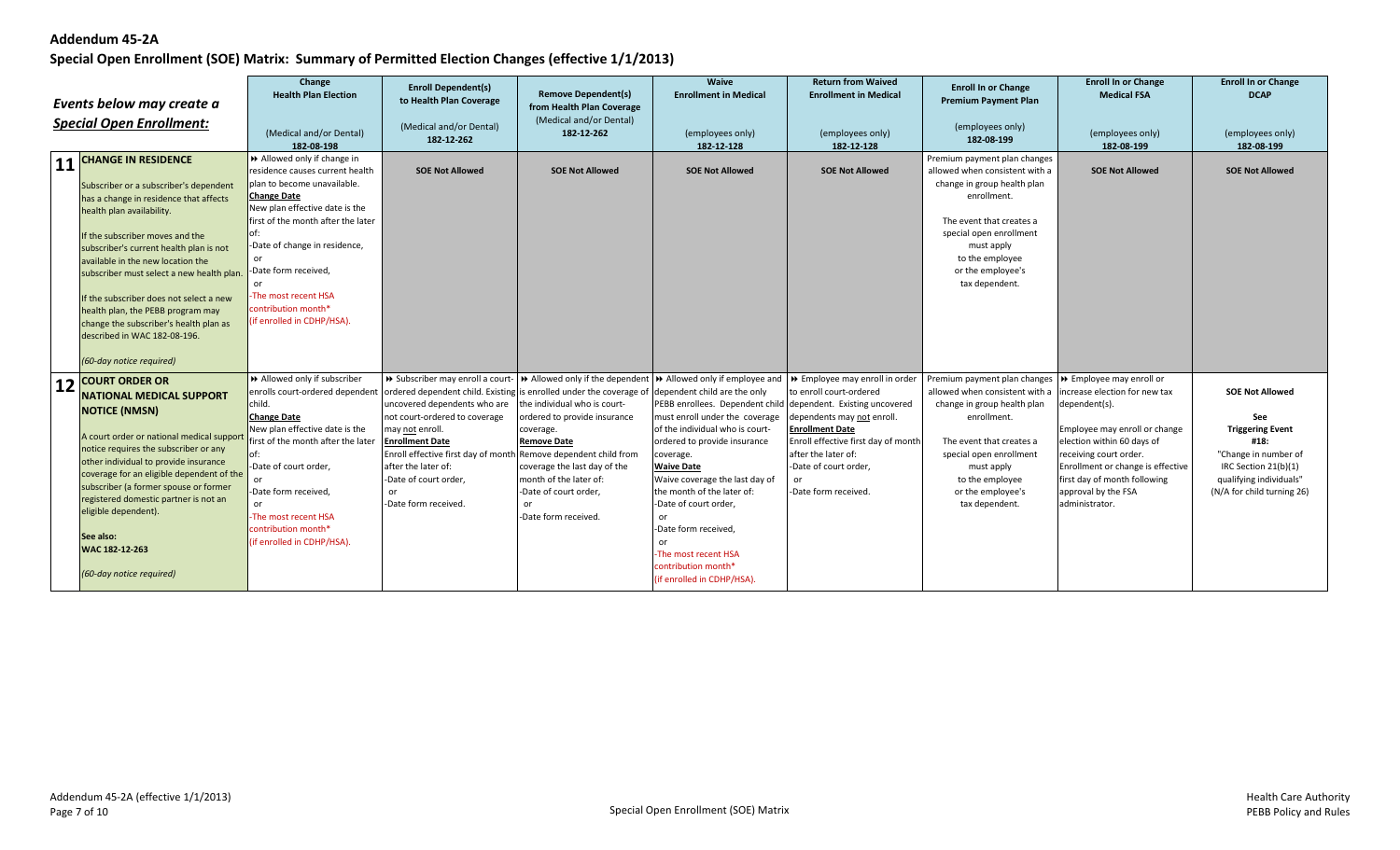|    |                                                                  | Change                                                      | <b>Enroll Dependent(s)</b>                                                                 |                                       | Waive                            | <b>Return from Waived</b>                 | <b>Enroll In or Change</b>                                                 | <b>Enroll In or Change</b>                                                 | <b>Enroll In or Change</b>     |
|----|------------------------------------------------------------------|-------------------------------------------------------------|--------------------------------------------------------------------------------------------|---------------------------------------|----------------------------------|-------------------------------------------|----------------------------------------------------------------------------|----------------------------------------------------------------------------|--------------------------------|
|    |                                                                  | <b>Health Plan Election</b>                                 | to Health Plan Coverage                                                                    | <b>Remove Dependent(s)</b>            | <b>Enrollment in Medical</b>     | <b>Enrollment in Medical</b>              | <b>Premium Payment Plan</b>                                                | <b>Medical FSA</b>                                                         | <b>DCAP</b>                    |
|    | Events below may create a                                        |                                                             |                                                                                            | from Health Plan Coverage             |                                  |                                           |                                                                            |                                                                            |                                |
|    | <b>Special Open Enrollment:</b>                                  |                                                             | (Medical and/or Dental)                                                                    | (Medical and/or Dental)<br>182-12-262 |                                  |                                           | (employees only)                                                           |                                                                            |                                |
|    |                                                                  | (Medical and/or Dental)<br>182-08-198                       | 182-12-262                                                                                 |                                       | (employees only)<br>182-12-128   | (employees only)<br>182-12-128            | 182-08-199                                                                 | (employees only)<br>182-08-199                                             | (employees only)<br>182-08-199 |
|    | $13$ <b>ELIGIBLE FOR</b>                                         | >> Allowed only if subscriber                               | > Subscriber may enroll a                                                                  | >> Allowed only if dependent          | >> Allowed only if employee      | >> Employee must have lost                | Premium payment plan changes $\triangleright$ FSA change is only available |                                                                            |                                |
|    | <b>MEDICAID OR CHIP</b>                                          | removes dependent from                                      | dependent who lost eligibility for                                                         | enrolls to state premium              | enrolls to Medicaid when he or   | eligibility for state premium             | allowed when consistent with a                                             | when employee or tax                                                       | <b>SOE Not Allowed</b>         |
|    |                                                                  | coverage or enrolls dependent to coverage under Medicaid or |                                                                                            | assistance coverage when              | she becomes eligible.            | assistance. Or, if SOE is due to          | change in group health plan                                                | dependent loses eligibility for                                            |                                |
|    | Subscriber or a subscriber's dependent                           | coverage.                                                   | CHIP. Existing uncovered                                                                   | becoming eligible for that            | <b>Waive Date</b>                | dependent losing coverage under           | enrollment.                                                                | state premium assistance                                                   |                                |
|    | becomes eligible for state premium                               | <b>Change Date</b>                                          | dependents who did not lose                                                                | coverage.                             | Waive coverage the last day of   | Medicaid or CHIP, employee may            |                                                                            | through Medicaid or CHIP.                                                  |                                |
|    | assistance through Medicaid or a state                           | New plan effective date is the                              | eligibility may not enroll.                                                                | <b>Remove Date</b>                    | the month of the later of:       | enroll in order to enroll                 | The event that creates a                                                   | Employee may enroll or increase                                            |                                |
|    | children's health insurance program                              | first of the month after the later                          | <b>Enrollment Date</b><br>Enroll effective first day of month coverage the last day of the | Remove dependent from                 | -Date eligible for state premium | dependent. Existing dependents            | special open enrollment                                                    | election for new tax<br>dependent(s).                                      |                                |
|    | (CHIP); or the subscriber or a subscriber's                      | Date eligible for state premium                             | following the later of:                                                                    | month of the later of:                | assistance,<br>or                | may not enroll.<br><b>Enrollment Date</b> | must apply<br>to the employee                                              |                                                                            |                                |
|    | dependent loses eligibility for coverage                         | assistance,                                                 | Date not eligible for state                                                                | -Date eligible for state premium      | -Date form is received,          | Enroll effective first day of month       | or the employee's                                                          | Employee may enroll or change                                              |                                |
|    | under Medicaid or CHIP.                                          | or                                                          | premium assistance,                                                                        | assistance,                           | <sub>or</sub>                    | after the later of:                       | tax dependent.                                                             | election within 60 days of                                                 |                                |
|    | (60-day notice required)                                         | -Date form received,                                        | or                                                                                         | or                                    | The most recent HSA              | -Date not eligible for state              |                                                                            | employee or tax dependent                                                  |                                |
|    |                                                                  | or                                                          | Date form received.                                                                        | -Date form is received,               | contribution month*              | premium assistance,                       |                                                                            | losing eligibility for state                                               |                                |
|    |                                                                  | The most recent HSA                                         |                                                                                            | or                                    | (if enrolled in CDHP/HSA).       | $\cap$ r                                  |                                                                            | premium assistance, Medicaid or                                            |                                |
|    |                                                                  | contribution month*                                         |                                                                                            | The most recent HSA                   |                                  | -Date form received.                      |                                                                            | CHIP. Enrollment or change is                                              |                                |
|    |                                                                  | (if enrolled in CDHP/HSA).                                  |                                                                                            | contribution month*                   |                                  |                                           |                                                                            | effective first day of month                                               |                                |
|    |                                                                  |                                                             |                                                                                            | (if enrolled in CDHP/HSA).            |                                  |                                           |                                                                            | following approval by the FSA                                              |                                |
|    |                                                                  |                                                             |                                                                                            |                                       |                                  |                                           |                                                                            | administrator.                                                             |                                |
|    |                                                                  |                                                             |                                                                                            |                                       |                                  |                                           |                                                                            |                                                                            |                                |
|    |                                                                  |                                                             |                                                                                            |                                       |                                  |                                           |                                                                            |                                                                            |                                |
|    |                                                                  |                                                             |                                                                                            |                                       |                                  |                                           |                                                                            |                                                                            |                                |
|    | <b>BECOMING ENTITILED</b>                                        | <b>Change Date</b>                                          |                                                                                            |                                       |                                  |                                           |                                                                            | Premium payment plan changes $\triangleright$ If employee or tax dependent |                                |
| 14 | (ENROLLED) TO MEDICARE, OR                                       | New plan effective date is the                              | <b>SOE Not Allowed</b>                                                                     | <b>SOE Not Allowed</b>                | <b>SOE Not Allowed</b>           | <b>SOE Not Allowed</b>                    | allowed when consistent with a                                             | gains Medicare eligibility,                                                | <b>SOE Not Allowed</b>         |
|    | <b>ENROLLING/DISENROLLING</b>                                    | first of the month after the later                          |                                                                                            |                                       |                                  |                                           | change in group health plan                                                | employee may decrease election                                             |                                |
|    | <b>FROM MEDICARE PART D</b>                                      | of:                                                         |                                                                                            |                                       |                                  |                                           | enrollment.                                                                | or revoke enrollment.                                                      |                                |
|    |                                                                  | -Date entitled to Medicare,                                 |                                                                                            |                                       |                                  |                                           |                                                                            | If employee or tax dependent                                               |                                |
|    | Subscriber or a subscriber's dependent:                          | enrollment or disenrollment<br>from a Medicare Part D plan, |                                                                                            |                                       |                                  |                                           | The event that creates a<br>special open enrollment                        | loses Medicare eligibility,                                                |                                |
|    | becomes entitled to Medicare,                                    |                                                             |                                                                                            |                                       |                                  |                                           | must apply                                                                 | employee may increase election<br>or enroll in coverage.                   |                                |
|    | enrolls in or disenrolls from a Medicare                         | -Date form received,                                        |                                                                                            |                                       |                                  |                                           | to the employee                                                            |                                                                            |                                |
|    | Part D plan.                                                     | or                                                          |                                                                                            |                                       |                                  |                                           | or the employee's                                                          | Employee may enroll or change                                              |                                |
|    |                                                                  | The most recent HSA                                         |                                                                                            |                                       |                                  |                                           | tax dependent.                                                             | election within 60 days of                                                 |                                |
|    | If the subscriber's current health plan                          | contribution month*                                         |                                                                                            |                                       |                                  |                                           |                                                                            | employee or tax dependent                                                  |                                |
|    | becomes unavailable due to the                                   | (if enrolled in CDHP/HSA).                                  |                                                                                            |                                       |                                  |                                           |                                                                            | gaining or losing Medicare.                                                |                                |
|    | subscriber's or a subscriber's dependent's                       |                                                             |                                                                                            |                                       |                                  |                                           |                                                                            | Enrollment or change is effective                                          |                                |
|    | entitlement to Medicare, the subscriber                          |                                                             |                                                                                            |                                       |                                  |                                           |                                                                            | first day of month following                                               |                                |
|    | must select a new health plan as<br>described in WAC 182-08-196. |                                                             |                                                                                            |                                       |                                  |                                           |                                                                            | approval by the FSA                                                        |                                |
|    |                                                                  |                                                             |                                                                                            |                                       |                                  |                                           |                                                                            | administrator.                                                             |                                |
|    | (60-day notice required)                                         |                                                             |                                                                                            |                                       |                                  |                                           |                                                                            |                                                                            |                                |
|    |                                                                  |                                                             |                                                                                            |                                       |                                  |                                           |                                                                            |                                                                            |                                |
|    |                                                                  |                                                             |                                                                                            |                                       |                                  |                                           |                                                                            |                                                                            |                                |
|    |                                                                  |                                                             |                                                                                            |                                       |                                  |                                           |                                                                            |                                                                            |                                |
|    |                                                                  |                                                             |                                                                                            |                                       |                                  |                                           |                                                                            |                                                                            |                                |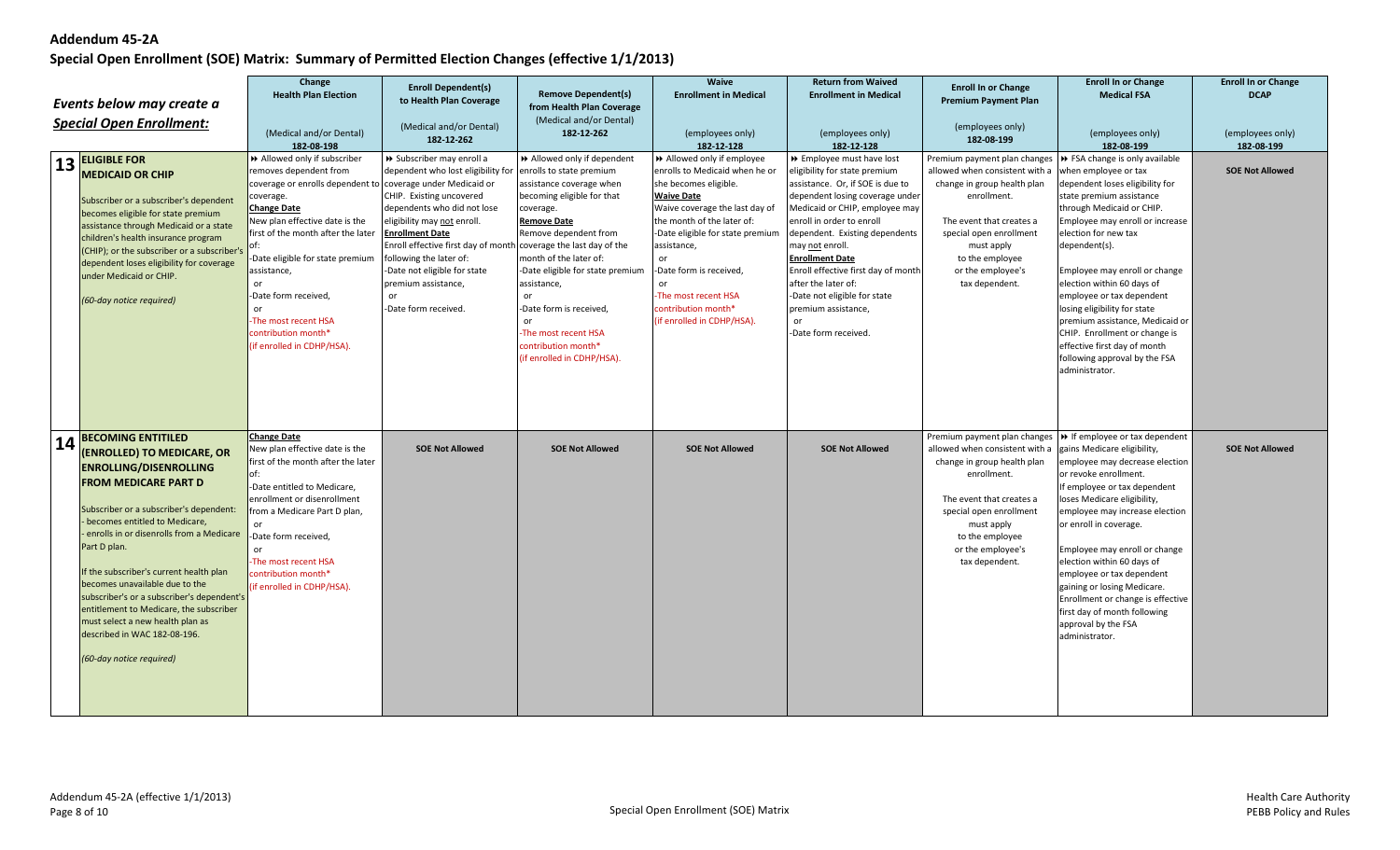| Events below may create a<br><b>Special Open Enrollment:</b> |                                                                                                                                                                                                                                                                                                                                                                                                                                                                                                                                                                                                                  | Change<br><b>Health Plan Election</b><br>(Medical and/or Dental)<br>182-08-198                                                                                                                                                                                                                                                                                                              | <b>Enroll Dependent(s)</b><br>to Health Plan Coverage<br>(Medical and/or Dental)<br>182-12-262 | <b>Remove Dependent(s)</b><br>from Health Plan Coverage<br>(Medical and/or Dental)<br>182-12-262 | <b>Waive</b><br><b>Enrollment in Medical</b><br>(employees only)<br>182-12-128 | <b>Return from Waived</b><br><b>Enrollment in Medical</b><br>(employees only)<br>182-12-128 | <b>Enroll In or Change</b><br><b>Premium Payment Plan</b><br>(employees only)<br>182-08-199                                                                                                                                                 | <b>Enroll In or Change</b><br><b>Medical FSA</b><br>(employees only)<br>182-08-199 | <b>Enroll In or Change</b><br><b>DCAP</b><br>(employees only)<br>182-08-199 |
|--------------------------------------------------------------|------------------------------------------------------------------------------------------------------------------------------------------------------------------------------------------------------------------------------------------------------------------------------------------------------------------------------------------------------------------------------------------------------------------------------------------------------------------------------------------------------------------------------------------------------------------------------------------------------------------|---------------------------------------------------------------------------------------------------------------------------------------------------------------------------------------------------------------------------------------------------------------------------------------------------------------------------------------------------------------------------------------------|------------------------------------------------------------------------------------------------|--------------------------------------------------------------------------------------------------|--------------------------------------------------------------------------------|---------------------------------------------------------------------------------------------|---------------------------------------------------------------------------------------------------------------------------------------------------------------------------------------------------------------------------------------------|------------------------------------------------------------------------------------|-----------------------------------------------------------------------------|
|                                                              | $15$ <b>HEALTH PLAN</b><br><b>BECOMES UNAVAILABLE</b><br>Subscriber or a subscriber's dependent's<br>current health plan becomes unavailable<br>because the subscriber or enrolled<br>dependent is no longer eligible for a<br>health savings account (HSA). HCA may<br>require evidence that the subscriber or<br>subscriber's dependent is no longer<br>eligible for an HSA.<br>(60-day notice required)                                                                                                                                                                                                       | Allowed only when HSA<br>eligibility is lost.<br><b>Change Date</b><br>New plan effective date is the<br>first of the month after the later<br>of:<br>-Date current health plan<br>becomes unavailable due to loss<br>of eligibility for a health savings<br>account (HSA),<br>or<br>-Date form received,<br>or<br>The most recent HSA<br>contribution month*<br>(if enrolled in CDHP/HSA). | <b>SOE Not Allowed</b>                                                                         | <b>SOE Not Allowed</b>                                                                           | <b>SOE Not Allowed</b>                                                         | <b>SOE Not Allowed</b>                                                                      | Premium payment plan changes<br>allowed when consistent with a<br>change in group health plan<br>enrollment.<br>The event that creates a<br>special open enrollment<br>must apply<br>to the employee<br>or the employee's<br>tax dependent. | <b>SOE Not Allowed</b>                                                             | <b>SOE Not Allowed</b>                                                      |
| 16                                                           | <b>CONTINUITY OF CARE</b><br>Subscriber or subscriber's dependent<br>experiences a disruption of care that<br>could function as a reduction in benefits<br>for the subscriber or the subscriber's<br>dependent for a specific condition or<br>ongoing course of treatment.<br>The subscriber may not change their<br>health plan election if the subscriber's or<br>dependent's physician stops participation<br>with the subscriber's health plan unless<br>the PEBB program determines that a<br>continuity of care issue exists. (See 182-<br>08-198 for specific circumstances).<br>(60-day notice required) | Allowed only if meeting a<br>specific circumstance described<br>in rule.<br><b>Change Date</b><br>New plan effective date is the<br>first of the month after the later<br>of:<br>-Date of disruption,<br>or<br>-Date form received,<br>or<br>The most recent HSA<br>contribution month*<br>(if enrolled in CDHP/HSA).                                                                       | <b>SOE Not Allowed</b>                                                                         | <b>SOE Not Allowed</b>                                                                           | <b>SOE Not Allowed</b>                                                         | <b>SOE Not Allowed</b>                                                                      | Premium payment plan changes<br>allowed when consistent with a<br>change in group health plan<br>enrollment.<br>The event that creates a<br>special open enrollment<br>must apply<br>to the employee<br>or the employee's<br>tax dependent. | <b>SOE Not Allowed</b>                                                             | <b>SOE Not Allowed</b>                                                      |